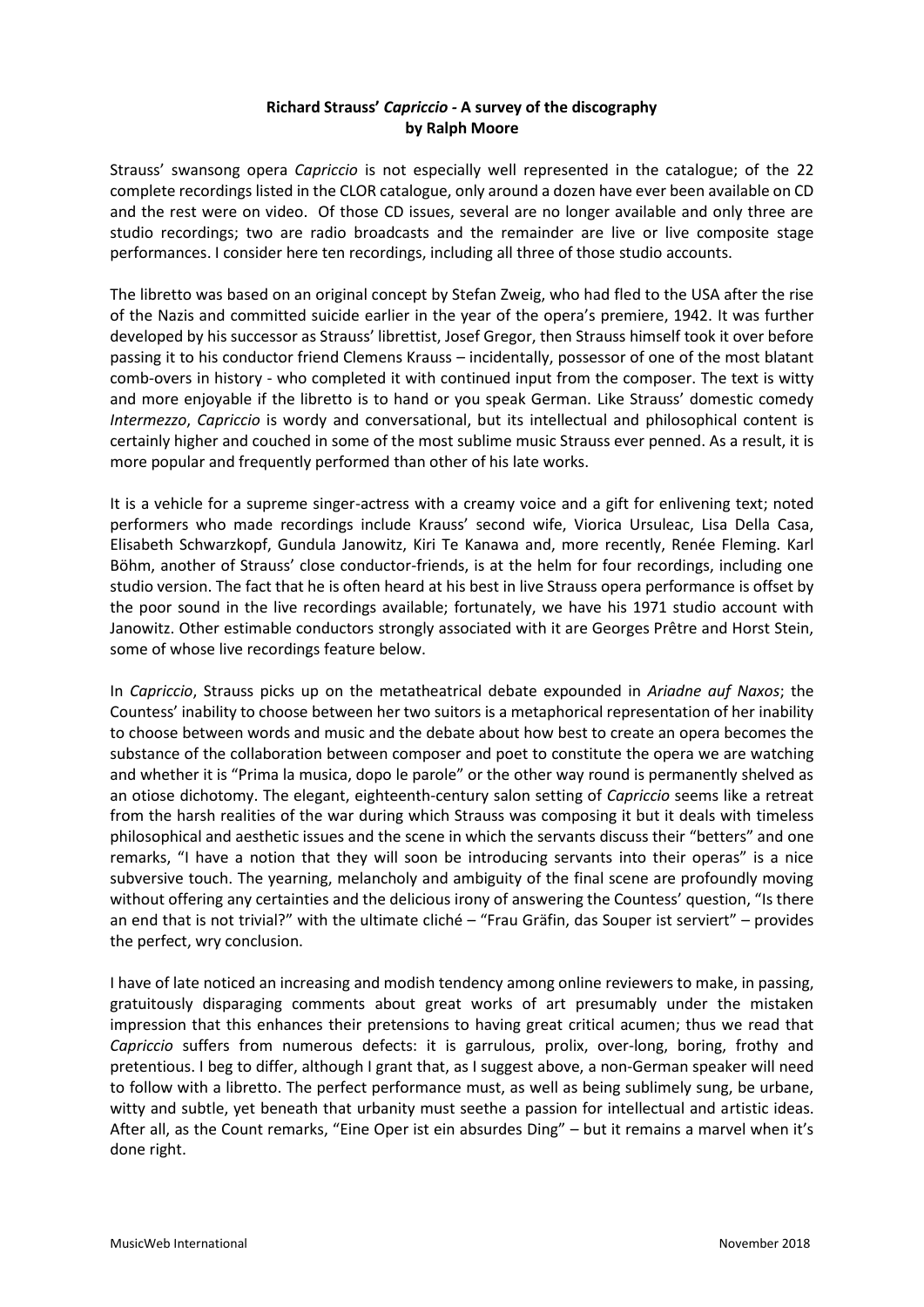#### **The recordings**

**Karl Böhm – 1950 (live, mono) Omega Opera Archive\*** 

Orchestra - Wiener Philharmoniker

Gräfin - Lisa Della Casa Graf - Willy Wolff Flamand - Anton Dermota Olivier - Hans Braun La Roche - Paul Schöffler Clairon - Elisabeth Höngen Taupe - Peter Klein Eine italienische Sängerin - Wilma Lipp Ein italienischer Tenor - Karl Friedrich Der Haushofmeister - Franz Bierbach

\* NB: the CDs are no longer available but the performance may be heard on YouTube.

The tinny, crumbly, hissy sound here is decidedly "vintage", nowhere near as good as the two recordings from three years later, reviewed next, but the cast features half a dozen famous names and Böhm was always at his best conducting live Strauss.

There is not much to choose between Schöffler and Hotter as La Roche; both are ideal. Dermota makes an especially positive and individual impression as Flamand, who is sometimes sung by a tenor either too pale or too hefty; his vocal layout offers the ideal combination of refinement and ardour. I ma not familiar with either of the baritones who sing the Count and Oliver, but both are fine. Della Casa is, as ever, a shimmering, silvery delight; her top notes I the final scene are especially freet. Viennese regular Elisabeth Höngen makes a positive, rather fruity Clairon. Under-casting the Italian Singers is always a mistake; no danger of that here with the superb lirico-spinto tenor Karl Friedrich and lyric soprano Wilma Lipp – the only pair to rival Wunderlich and Popp (live for Prêtre in1964) for vocal élan.

The question of whether this recording is recommendable is currently rendered academic by its unavailability but despite the excellence of the performance the sound in any case disqualifies it from being a top choice. But if you are a historical opera buff and can listen through the sound barrier it is a joy.

## **Johannes den Hertog – 1953 (studio/radio broadcast? mono) Mitridate Ponto** Orchestra - Omroeporkest Chorus - Klein Omroepkoor

Gräfin - Lisa Della Casa Graf - Renaat Verbruggen Flamand - Chris Scheffer Olivier - Leo Ketelaars La Roche - Guus Hoekman Clairon - Annie Woud Taupe - Dago Meybert Eine italienische Sängerin - Henriette Mandel Ein italienischer Tenor - Henk Meyer Der Haushofmeister - Anton Eldering

The excellence of the mono sound in this Dutch recording took me by surprise but even more surprising is the standard of singing, even if there is nary a name I recognise in the cast save the leading lady; all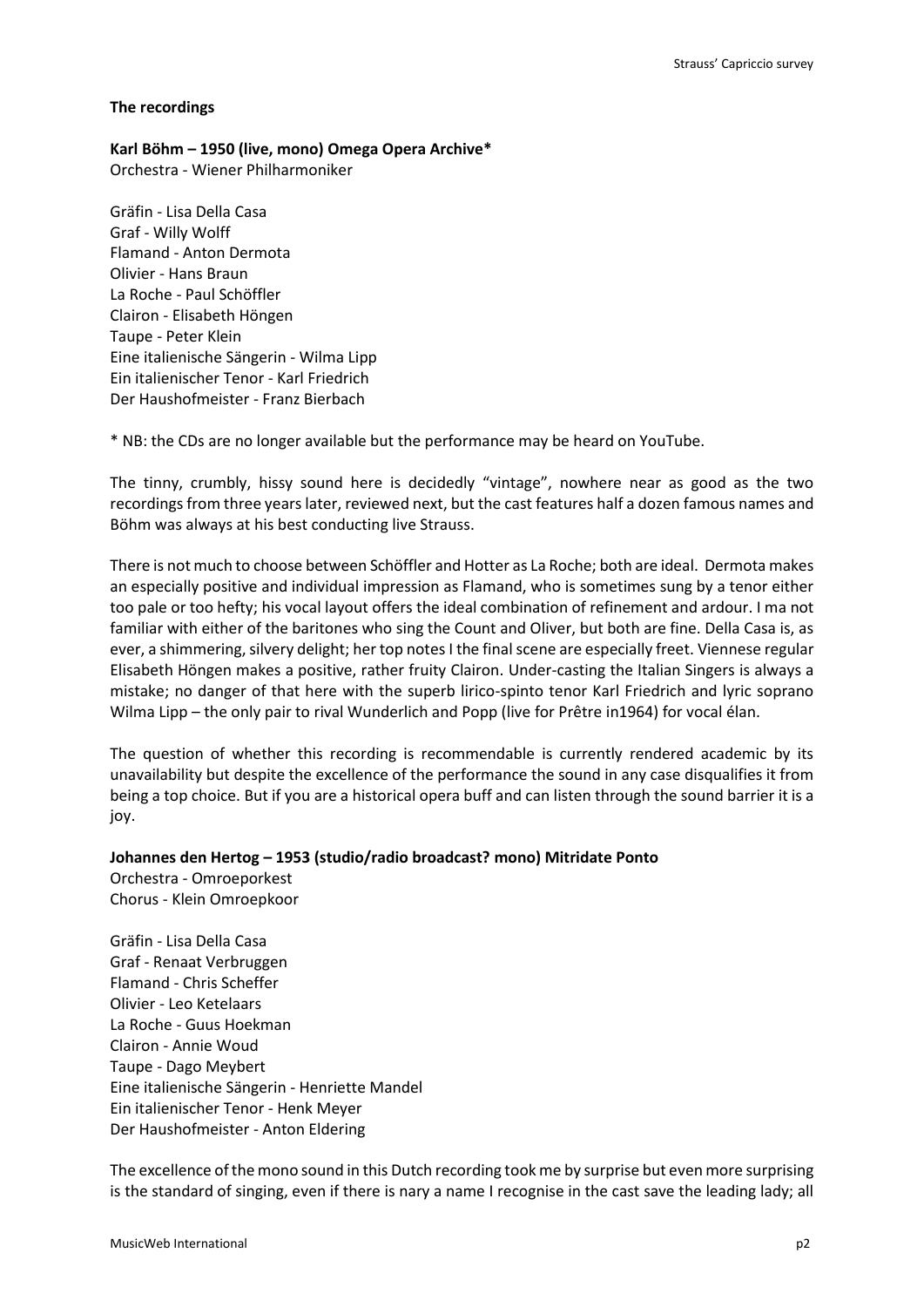the voices are lean, flexible and attractive. Despite it being a signature role, Lisa Della Casa never made another studio recording – if this is a studio production; I am more inclined to think that it is a radio broadcast in front of an audience, as it was made all on one day and there is the occasional, slight cough or sneeze. There are live performances with Della Casa, such as the 1964 Prêtre recording below, but this is the sole version which enjoys such good sound. True, the orchestra has the odd scrawny, illtuned moment and cannot measure up to the best, there are also some little slips, like an early entry by La Roche, quickly corrected, at the start of the third scene, betray the fact that it was hurriedly recorded, but it is well conducted and exquisitely sung, preserving the momentum of a live performance.

Della Casa is in freshest voice – enchanting and wholly credible as a young, aristocratic widow. Hoekman makes a nimble, sonorous La Roche – the quality of his bass reminds me of Karl Ridderbusch - and makes a fine job of his extended defence of the theatre. The Clairon has a rich, vibrant mezzo and she characterises her role in lively fashion. The tenor Flamand is rather thin of tone but sings sensitively and feelingly; the baritones who sing the Count and Olivier are both excellent. Sadly, as is so often the case when, instead of the singers also intoning the spoken passages, different actors are used for them, there is a total mismatch between the speaking and singing voices; presumably this was done because Dutch singers can sing but not necessarily speak German convincingly. A pity, too, that the Italian singers are weak; she is shrill and he is weak and wavery - especially if one has Fritz Wunderlich ringing in one's head – and immediately messes up his words. The horn in the *Mondscheinmusik* is a bit watery and again, the strings are not always ideally tuned but Della Casa is so vibrant.

Despite some negligible weaknesses, this remains a thoroughly enjoyable account.

#### **Clemens Krauss – 1953 (radio broadcast, mono) Walhall**

Orchestra - Sinfonieorchester des Bayerischen Rundfunks

Gräfin - Viorica Ursuleac Graf - Karl Schmitt-Walter Flamand - Rudolf Schock Olivier - Hans Braun La Roche - Hans Hotter Clairon - Herta Töpper Taupe - Emil Graf Eine italienische Sängerin - Ilse Hollweg Ein italienischer Tenor - Ratko Belorka Der Haushofmeister - Georg Wieter

Ursuleac and Hotter were in the cast for the opera's premiere in 1942 and also feature in some radio broadcast excerpts from the same year, but this is the only complete recording with them and again conducted by Krauss. It enjoys excellent sound and Krauss' characteristically propulsive style is instantly in evidence in the introductory sextet which is beautifully phrased and played; indeed, the orchestra is noticeably better than in the Dutch recording made in the same year and the conducting is more skilful.

Hotter is ideal as La Roche and the cast in general is admirable, but I am not keen on the wavery, even wobbly quality of Ursuleac's soprano. She might well once have been Strauss' favourite soprano but her tone was never very beautiful and by the time of this recording she was almost sixty and sounds it. Thus, regardless of the merits of the recording as a whole, I cannot recommend it.

#### **Wolfgang Sawallisch - 1957-58 (studio, mono) EMI Warner**

Orchestra - Philharmonia Orchestra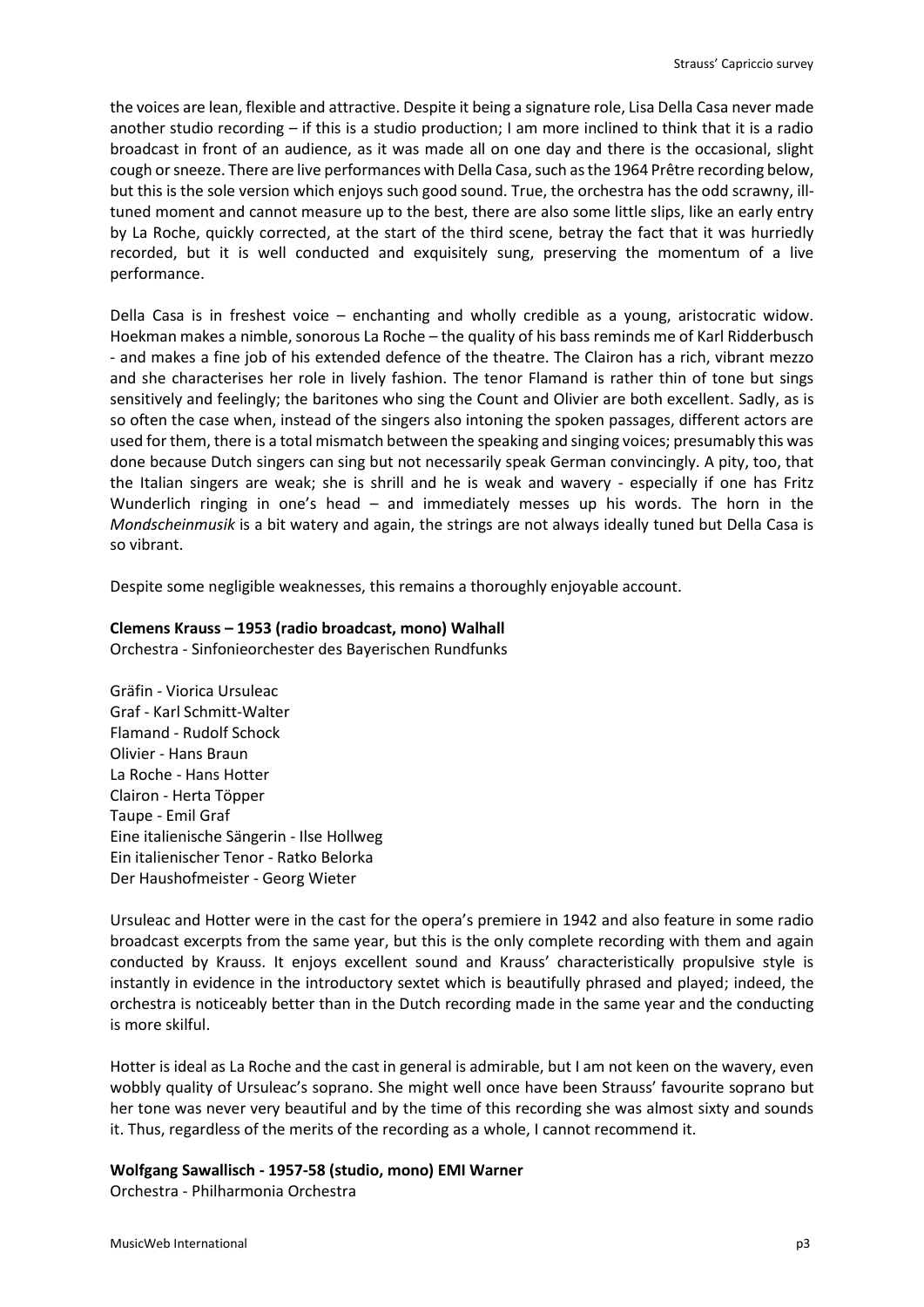Gräfin - Elisabeth Schwarzkopf Graf - Eberhard Wächter (Waechter) Flamand - Nicolai Gedda Olivier - Dietrich Fischer-Dieskau La Roche - Hans Hotter Clairon - Christa Ludwig Taupe - Rudolf Christ Eine italienische Sängerin - Anna Moffo Ein italienischer Tenor - Dermot Troy Der Haushofmeister - Karl Schmitt-Walter Diener 1 - Wolfgang Sawallisch Diener 2 - Edgar Fleet Diener 3 - Ian Humphries Diener 4 - Edward Darling Diener 5 - Leslie Fyson Diener 6 - John Hauxvell Diener 7 - Geoffrey Walls Diener 8 - Dennis Wicks Diener 9 - David Winnard

It might be sixty years old but this is still the favourite many Strauss aficionados. For me, as much as I esteem and admire it, there are caveats: not everyone warms to Schwarzkopf's hyper-detailed way with the text or her vocal mannerisms; I have never responded that enthusiastically to Nicolai Gedda's tenor, for all that for many he can do no wrong - I find his tone tight and constricted, if definitely preferable to such as Peter Schreier; you have to be a DFD fan, too, as, like Schwarzkopf, his own way with words and timbre can divide listeners; Dermot Troy is not as accomplished as Böhm's Anton de Ridder but there is little to choose between Anna Moffo and Arleen Augér as the Italian prima donna; both are exquisite.

There can be no complaint about Hotter repeating his splendid La Roche, even if he is a tad hollower of timbre than in the earlier live recording for Krauss, or Christa Ludwig's lovely Clairon and, nit-picking apart, this recording is more than the sum of its parts, especially when you acknowledge the sense of ensemble and the mastery of Sawallisch's direction. If you do like Schwarzkopf, there is little doubt that this recording finds her at her best: silvery, fluid and ethereal enough to rival Janowitz for sheer vocal allure. I have t say that I succumb entirely to her in the last scene, despite the hint of tremulousness in her soprano.

Yes, it is unfortunate that Walter Legge's obduracy in the face of new-fangled recording technology deprived us of the opportunity to hear this in stereo but one hardly notices its absence, the mono sound is so warm and well-balanced.

# **Karl Böhm – 1960 (live, mono) Golden Melodram, Cantus Classics**

Orchestra - Wiener Staatsoper

Gräfin - Elisabeth Schwarzkopf Graf - Hermann Uhde Flamand - Anton Dermota Olivier - Walter Berry La Roche - Paul Schöffler Clairon - Christel Goltz Taupe - Peter Klein Eine italienische Sängerin - Erika Köth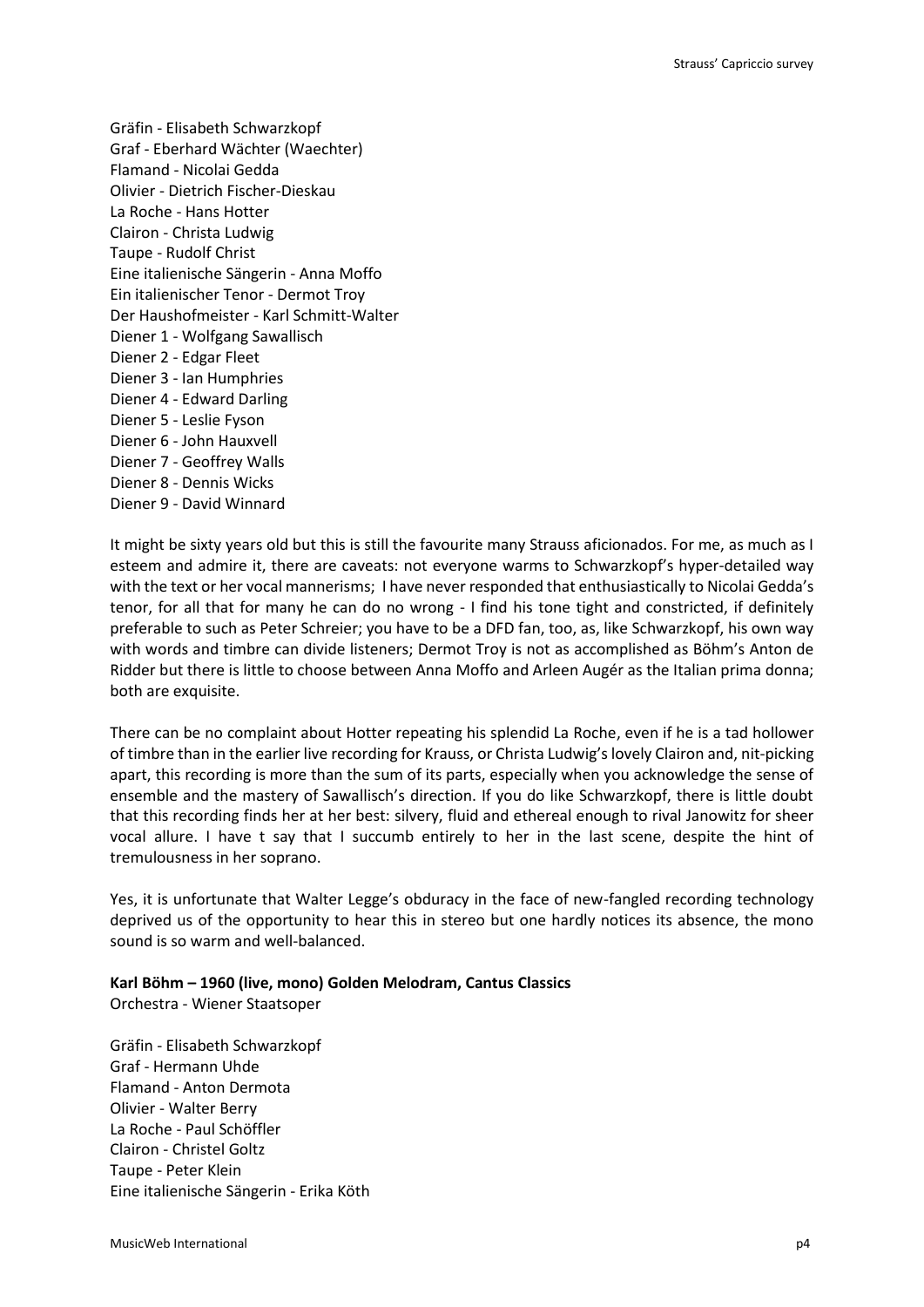Ein italienischer Tenor - Giuseppe Zampieri Der Haushofmeister - Alois Pernerstorfer

Despite the obvious attractions of the cast this recording cannot be recommended because the sound is so poor, regardless of what label you hear it on. It may also be heard as part of the box set Strauss: Complete Operas, Part 1, Documents but unfortunately, that box set – or at least, some of them in circulation - has numerous transfer problems. When I reviewed it elsewhere I used the epithet "vile" to describe the sound; there is no compelling reason to acquire it, when you can hear most of the artists here in other recordings in considerably better sound.

#### **Georges Prêtre – 1964 (live, mono) Orfeo**

Orchestra - Wiener Staatsoper

Gräfin - Lisa Della Casa Graf - Robert Kerns Flamand - Waldemar Kmentt Olivier - Walter Berry La Roche - Otto Wiener Clairon - Christa Ludwig Taupe - Peter Klein Eine italienische Sängerin - Lucia Popp Ein italienischer Tenor - Fritz Wunderlich Der Haushofmeister - Alois Pernerstorfer

This is in clear, if rather distant and thin, mono sound and fields a splendid cast with one regrettable exception: the La Roche of the inexplicably highly esteemed Otto Wiener. He is by no means terrible and he handles text masterfully, but the basic quality of his nasal voice is never very pleasing; however, one becomes accustomed to it. Otherwise the roster is extraordinary, headed by a silvery Della Casa down to Fritz Wunderlich and Lucia Popp, no less, in the minor roles of the Italian Singers, singing marvellously; some would consider acquiring this for their contribution alone. Kmentt could sometimes be more elegant as he comes across as a rather strenuous Flamand but he better than tolerable. The young Christa Ludwig makes a suitably alluring and histrionic Clairon and we hear two star baritones in Berry and Kerns. Della Casa is all wistful charm in the final scene and her voice soars rapturously. Furtwängler's Alberich, Alois Pernerstorfer, is the major-domo. There is a strong sense of ensemble in this performance and I find Prêtre's conducting to be as idiomatic as Böhm's. This is certainly one of the most attractive live, mono recordings.

#### **Karl Böhm – 1971 (studio, stereo) DG**

Orchestra - Sinfonieorchester des Bayerischen Rundfunks

Gräfin - Gundula Janowitz Graf - Dietrich Fischer-Dieskau Flamand - Peter Schreier Olivier - Hermann Prey La Roche - Karl Ridderbusch Clairon - Tatiana Troyanos Taupe - David Thaw Eine italienische Sängerin - Arleen Augér Ein italienischer Tenor - Anton De Ridder Der Haushofmeister - Karl Christian Kohn

A witty, subtle and refined text matched with glorious music makes this opera a connoisseur's delight. This is the second of the two superb German studio recordings separated by 13 years which have long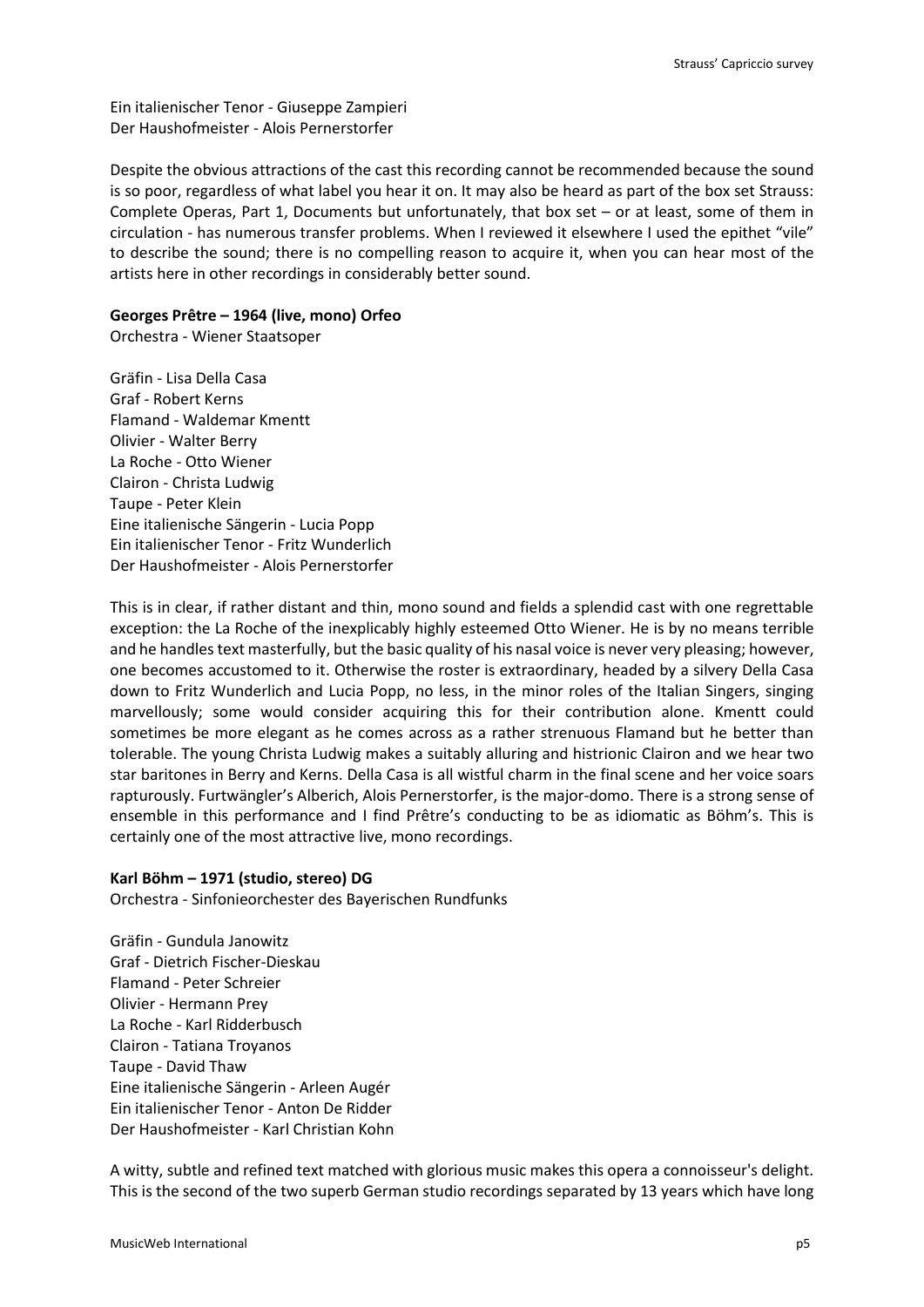vied for our attention: this and the earlier set conducted by Sawallisch, both have distinguished casts and each shares a potential disadvantage in the casting of the tenor role of Flamand, as neither Peter Schreier nor Nicolai Gedda is ideally mellifluous whereas a voice of the Fritz Wunderlich type would have been ideal. Both are such intelligent artists, however, it might seem perverse to complain. Personal preference will dictate whether you want voice, voice and more voice with Gundula Janowitz as the Countess or the sharper word-painting of Elisabeth Schwarzkopf with a slighter, less opulent instrument; frankly I love both.

Despite leaner sound, Sawallisch's Philharmonia principals bring a little more poetry to the introductory String Sextet than Böhm's Bayerischen Rundfunks, but both are such fine orchestras that, again, comparisons seem redundant. Both are classic recordings and I would not want to be without either.

This music brings out the best in Karl Böhm, whose finest work is, I believe, represented in live Strauss operas from the Salzburg festivals - and this studio recording shares much of the spontaneity and drive of those live recordings, such as "Daphne". The cast-list reads like a compendium of the greatest names of the era. I am never the greatest Fischer-Dieskau fan but concede the beauty and intelligence of his singing both as Olivier for Sawallisch and as the Count for Böhm and Hermann Prey's outing here as Olivier is one of his happiest. Karl Ridderbusch deploys his rotund bass most engagingly as La Roche and even the smaller roles are cast from strength, especially the rich, vibrant Clairon of Troyanos. Given that Strauss called this "A Conversation Piece", varied, subtly inflected delivery of the wordy dialogue is crucial and the largely German-speaking singers here animate the text admirably.

The culminating glory of this set is that last scene, beginning with the "Mondscheinmusik", surely one of the loveliest and most atmospheric preludes in all opera. Böhm does not tarry sentimentally over this luminous music but his love for it pervades every bar with the passion of true adoration. Sawallisch, by comparison, is a tad lethargic here and not helped by the thinner sound.

Despite my admiration for both sets, forced to choose, the ampler acoustic, more sensuous soprano of Janowitz and the greater urgency brought to the score by Böhm incline me to this DG recording as my favourite.

#### **Horst Stein – 1985 (live, stereo) Orfeo**

Orchestra - Wiener Philharmoniker

Gräfin - Anna Tomowa-Sintow Graf - Wolfgang Schöne Flamand - Eberhard Büchner Olivier - Franz Grundheber La Roche - Manfred Jungwirth Clairon - Trudeliese Schmidt Taupe - Anton De Ridder Eine italienische Sängerin - Adelina Scarabelli Ein italienischer Tenor - Pietro Ballo Der Haushofmeister - Lorenz Minth

Despite good, if slightly distant, remastered stereo sound and Stein's wholly reliable conducing, the ensemble here, which includes Manfred Jungwirth's characterful La Roche, is let down by the slightly charmless Madeleine of Anna Tomowa-Sintow, who has neither Elisabeth Schwarzkopf's acuity with the text nor the vocal sheen of Gundula Janowitz and in general both rather too much wobble and also too much of that constricted quality which sometimes afflicts Germanic voices in the case of several of the singers here; in fact both tenors in particular, one of whom is Italian, suffer from that.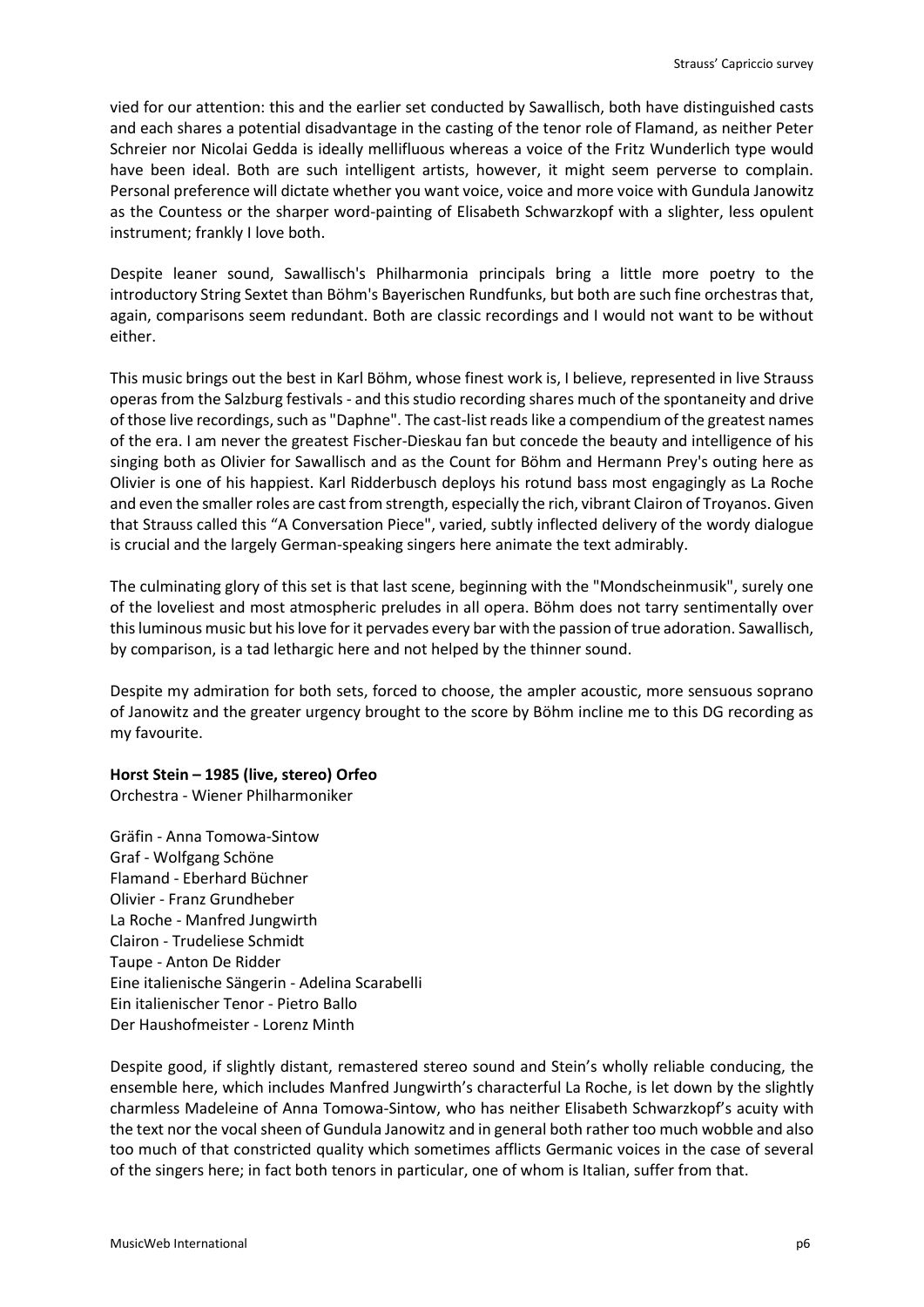In the end, this is a decent performance that has little of the glamour of the best recordings, so cannot be a first choice.

### **Ulf Schirmer – 1994 (studio, digital) Decca**

Orchestra - Wiener Philharmoniker

Gräfin - Kiri Te Kanawa Graf - Håkan Hagegård Flamand - Uwe Heilmann Olivier - Olaf Bär La Roche - Victor von Halem Clairon - Brigitte Fassbaender Taupe - Werner Hollweg Eine italienische Sängerin - Anna Rita Taliento Ein italienischer Tenor - Roberto Saccà Der Haushofmeister - Gottfried Hornik

This third studio version of *Capriccio* gives the punter another welcome option, as all three recordings undoubtedly have great merit. The first great advantage is the splendid sound, of course; we have progressed from good, clean mono for Sawallisch, to excellent analogue stereo for Böhm, to the finest digital engineering here and it is nice not to have to make any allowance for it. The effect of distancing the septet as the operatic dialogue begins is beautifully managed and the singers conduct their first conversation in hushed tones as La Roche slumbers in his chair.

The voices here are mostly admirable: Olaf Bär makes a passionate, impetuous Olivier; Håkan Hagegård gives us a typically refined, light-voiced but intense Count and Victor von Halem is wonderfully deep and rotund of tone as la Roche, making much of his words and reminding me of Kurt Moll – the highest compliment. I am less happy with Heilmann's neat, light but rather constricted Flamand. I have yet to encounter the perfect embodiment of that role but he sings the sonnet sweetly and his sound is preferable to that of Schreier. Brigitte Fassbaender enjoys camping it up as the actress Clairon and makes much of her spoken recitation as well as singing richly and it is nice to see veterans Gottfried Hornik, Werner Hollweg and Hans Hotter – the first Olivier in the 1942 premiere and La Roche for Sawallisch – in cameo roles (Hotter has one line!). The pair of Italian singers are very good, adding a touch of Latin allure to the serious, Teutonic discourse. The complex vocal ensembles are sharp and tight.

Another bonus is having the Vienna Philharmonic as the orchestra; their glowing tone is ideal for this music and Schirmer is more relaxed than Böhm or Sawallisch, managing the ebb and flow of the mercurial score skilfully. He controls the arcing momentum of the "Mondscheinmusik" skilfully, building it inexorably without bombast, although it seems at first dangerously slow compared with Böhm.

So far, so good, but central to the success of *Capriccio* is the Countess; here it is Kiri Te Kanawa in her fiftieth year, and it seems at first as if some of the velour in in her soprano has worn off to be replaced by a huskier timbre but it is still a supremely beautiful voice, with breath control and top notes intact and nary a hint of beat or bleat; the main issue is whether she is too detached and placid in her characterisation. She would certainly never have aspired to emulate Schwarzkopf's pointed manner; in any case, she is more of the Janowitz type of singer, cooler in manner and reliant on a stream glorious, glamorous tone. She certainly uses the text vividly in her closing scene and her soprano is as rich, warm and glowing as ever, floating notes and rising easily to the climaxes.

That puts the seal on a thoroughly enjoyable, successful recording, presenting the listener who wants only one studio recording with a happy dilemma.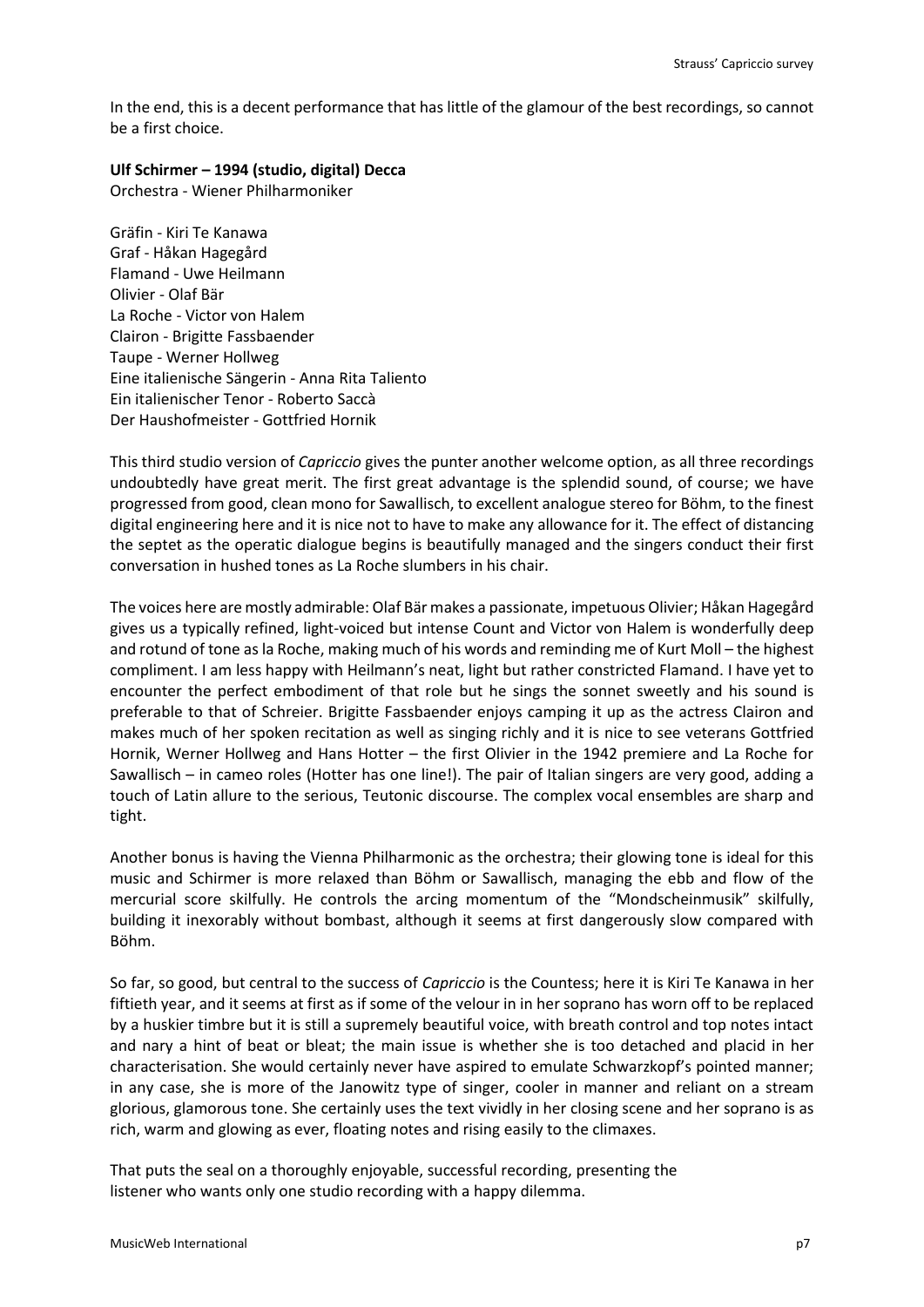### **Georges Prêtre – 1999 (live composite, digital) Forlane**

Orchestra – SWR Radio-Sinfonieorchester Stuttgart Chorus - Südwestdeutsche Vokalensemble

Gräfin - Felicity Lott Graf - Thomas Allen Flamand - Gregory Kunde Olivier - Stephan Genz La Roche - Günter von Kannen Clairon - Iris Vermillon Taupe - Oskar Pürgstaller Eine italienische Sängerin - Mónika González Ein italienischer Tenor - Matthias Klink Der Haushofmeister - Markus Eiche

Here is committed Straussian Georges Prêtre conducting Capriccio again a mere thirty-five years after the fine 1964 already discussed above. This live recording is in fact a composite assembly from the concert performance patched with supplementary recording sessions in the following three days. The sound is excellent; virtually indistinguishable from a studio recording and Forlane provides two booklets: one with the libretto in four languages – although separately so you cannot simultaneously see the English alongside the German but have to turn between the two – and the other with notes, the track and cast listings, synopsis and biographies – all very thorough, and unusually so.

Prêtre has long been known for driving performances along and the opening Sextet seems to bears that out; it is more direct, less serene and autumnal than either Sawallisch or Böhm. However, the performance as a whole is slower and more reflective than either of those preceding recordings and the witty debates often sound more like serious arguments; some will miss the bantering mood of Sawallisch's recording. The SWR orchestra plays beautifully sounding darker and denser than usual despite the comparative lightness of Strauss' scoring; obviously that matches and reflects Prêtre's concept of the opera. The gorgeous orchestral interlude at the end of Act 1, following the arrangement of Madeleine's tryst with Flamand – "Morgen mittag um elf!" – is especially richly played but the *Mondscheinmusik* seems a bit listless and funereal, without the requisite inner pulse and soaring ecstasy; Böhm is much better.

Günter von Kannen's bass is neither as beautiful, nor as authoritative as his predecessors, Hotter, Ridderbusch and von Halem, but he is characterful, even if his long apologia for his role as an impresario is not as gripping or impassioned as others have made it. It makes a change to have a more virile voice than the usual small lyric tenor sing Flamand, but Kunde's tone is sometimes rather grainy and harsh, Genz is a cool, elegant, if rather anonymous, Olivier, almost tenorial in timbre. Thomas Allen's baritone has lost some of its bite by this stage of his career and is a tad cloudy but he is such a precise, intelligent singer with excellent German; however, good as his German is, that is surely not Allen who recites the drama script with her, but an actor? He lusts credibly after Clairon, who is rather blowsily sung by Iris in the Fassbaender "luvvie" mode, rather than the haughtier assumptions by Ludwig and Troyanos. The Italian singers are adequate but decidedly underwhelming, making little impact, especially in comparison with the pairs in the three studio recordings. In short, the cast here is good but not great, so for that we must look to the central role.

Where some commentators are wholly convinced by Felicity Lott's Countess, I have my reservations, mainly because I simply do not find her vocally as beautiful or individual as Janowitz or Te Kanawa, for all her technical accomplishment and acuity with the text. Nonetheless, she is in her best voice and it is the final, crucial scene where a Madeleine makes the greatest impression. Prêtre's conducting is masterly, if sombre; however, for me Lott does not have the voluptuousness of tone I want and hear